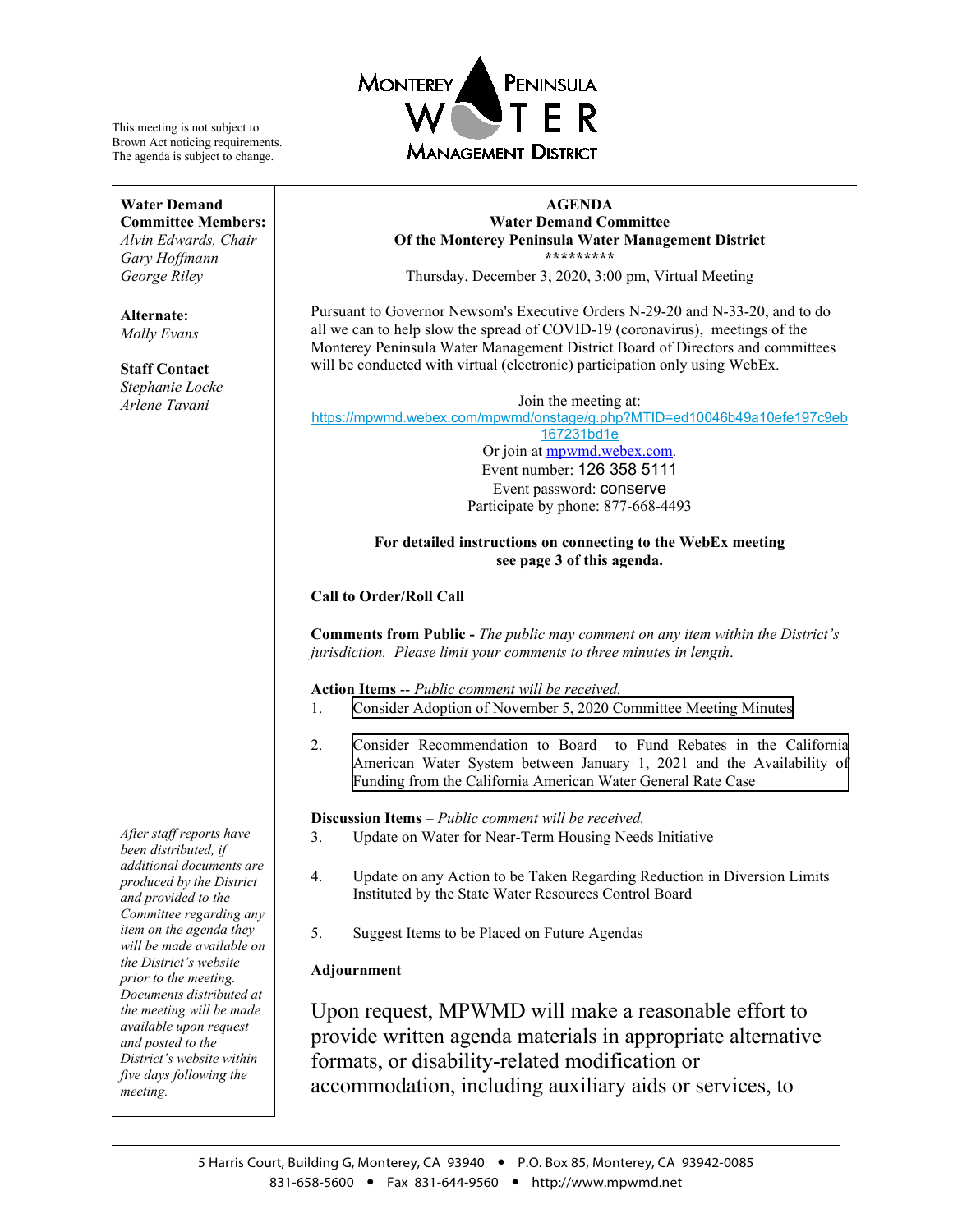*Agenda MPWMD Water Demand Committee December 3, 2020 Page 2 of 3*

> enable individuals with disabilities to participate in public meetings. MPWMD will also make a reasonable effort to provide translation services upon request. Submit requests by noon on Wednesday, December 2, 2020, to the Board Secretary at  $\frac{\text{arlene}(a)$ mpwmd.net or call 831- 658-5652.

U:\staff\Board\_Committees\WaterDemand\2020\20201203\Dec-3-2020-WDC-Agenda.docx

**See next page of agenda for instructions on connecting to WebEx meeting**

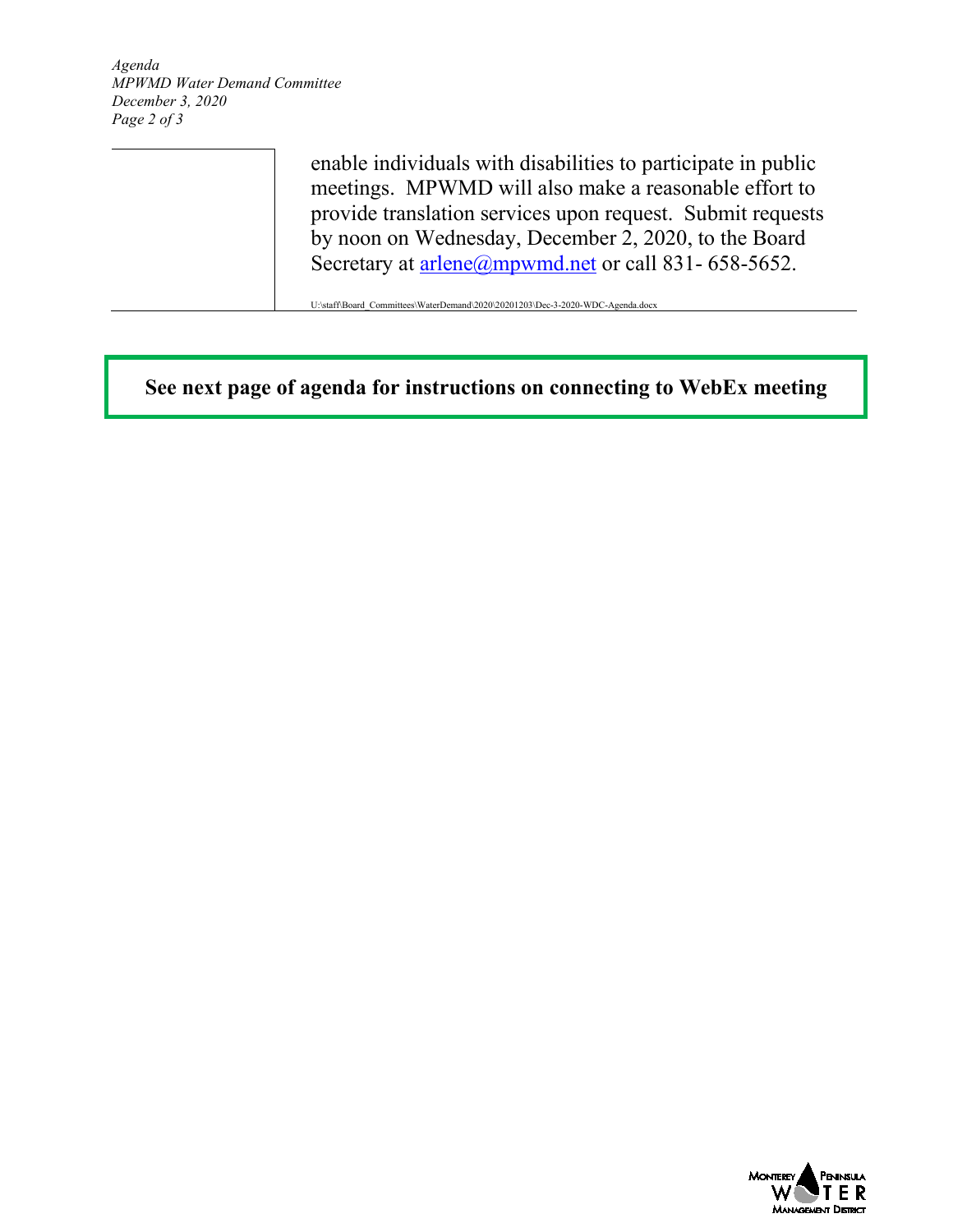*Agenda MPWMD Water Demand Committee December 3, 2020 Page 3 of 3*

# **Instructions for Connecting to the WebEx Meeting**

Note: If you have not used WebEx previously, when you begin connecting to the meeting you may be asked to download the app. If you do not have a computer, you can participate by phone.

**Begin:** Within 10 minutes of the meeting start time, from your computer click on this link <https://mpwmd.webex.com/mpwmd/onstage/g.php?MTID=ed10046b49a10efe197c9eb167231bd1e> or copy and paste the link into your browser or go to: [mpwmd.webex.com.](http://mpwmd.webex.com/)

Under "Join a Meeting" enter the event number 126 358 5111, hit the enter key and when prompted enter the meeting password conserve, click "Next" and see the dropdown menu at the bottom of the screen "Use computer for audio" and select the method you will use to hear the meeting – see below.

### **1) Audio and video connection from computer with WebEx app – view participants/materials on your screen**

Click on the "Use computer for audio" drop down list Click "Join Meeting" Once in the meeting, mute your microphone. Turn your microphone on when it is your turn to speak.

### **2) View material on your computer screen and listen to audio on your phone**

From the "Use computer for Audio" drop down list select "Call In"

Click on "Join Meeting" / You will see a toll-free telephone number, access code, and attendee ID  $\#$  -enter these numbers on your phone.

Mute the microphone on your computer.

Disable computer speakers using the Settings menu.

**Join by phone only** (no computer) dial 1-877-668-4493 and use the meeting number above.

# **Presenting Public Comment**

Receipt of Public Comment – the Chair will ask for comments from the public on all items. Limit your comment to 3 minutes.

- (a) Computer Audio Connection: Select the "raised hand" icon. When you are called on to speak, please identify yourself.
- (b) Phone audio connection **with** computer to view meeting: Select the "raised hand" icon. When you are called on to speak, please identify yourself.
- (c) Phone audio connection only: Press \*3. Wait for the clerk to unmute your phone and then identify yourself and provide your comment. Press \*3 to end the call.

# **Submit Written Comments**

If you are unable to participate via telephone or computer to present oral comments, you may also submit your comments by e-mailing them to [comments@mpwmd.net](mailto:comments@mpwmd.net) with one of the following subject lines "PUBLIC COMMENT ITEM #" (insert the item number relevant to your comment) or "COMMENTS FROM THE PUBIC". Comments must be received by noon on Thursday, December 3, 2020. Comments submitted **by noon** will be provided to the committee members and compiled as part of the record of the meeting.

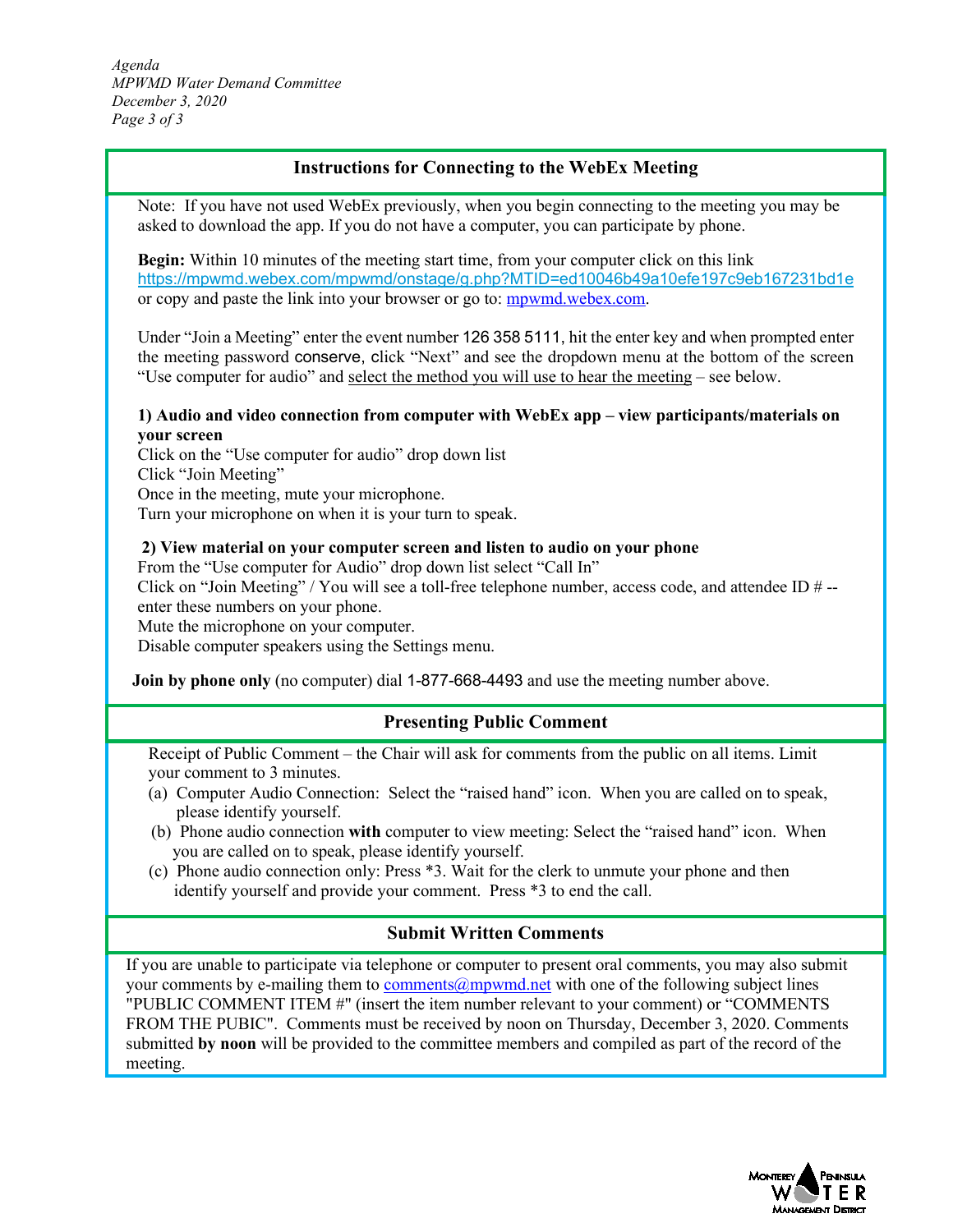# <span id="page-3-0"></span>**WATER DEMAND COMMITTEE**

# **ITEM: ACTION ITEM**

# **1. CONSIDER ADOPTION OF NOVEMBER 5, 2020 COMMITTEE MEETING MINUTES**

|                     | <b>Meeting Date:</b> December 3, 2020      | <b>Budgeted:</b>           | N/A |
|---------------------|--------------------------------------------|----------------------------|-----|
| From:               | David J. Stoldt,<br><b>General Manager</b> | Program/<br>Line Item No.: | N/A |
| <b>Prepared By:</b> | <b>Arlene Tavani</b>                       | <b>Cost Estimate:</b>      | N/A |

**General Counsel Review: N/A Committee Recommendation: N/A CEQA Compliance: This action does not constitute a project as defined by the California Environmental Quality Act Guidelines section 15301**

**SUMMARY:** Attached as **Exhibit [1-A](#page-4-0)**, are draft minutes of the November 5, 2020, committee meeting.

**RECOMMENDATION:** The Water Demand Committee should review the minutes and approve them by motion.

# **EXHIBIT**

**[1-A](#page-4-0)** Draft minutes of November 5, 2020 committee meeting

U:\staff\Board\_Committees\WaterDemand\2020\20201203\01\Item-1.docx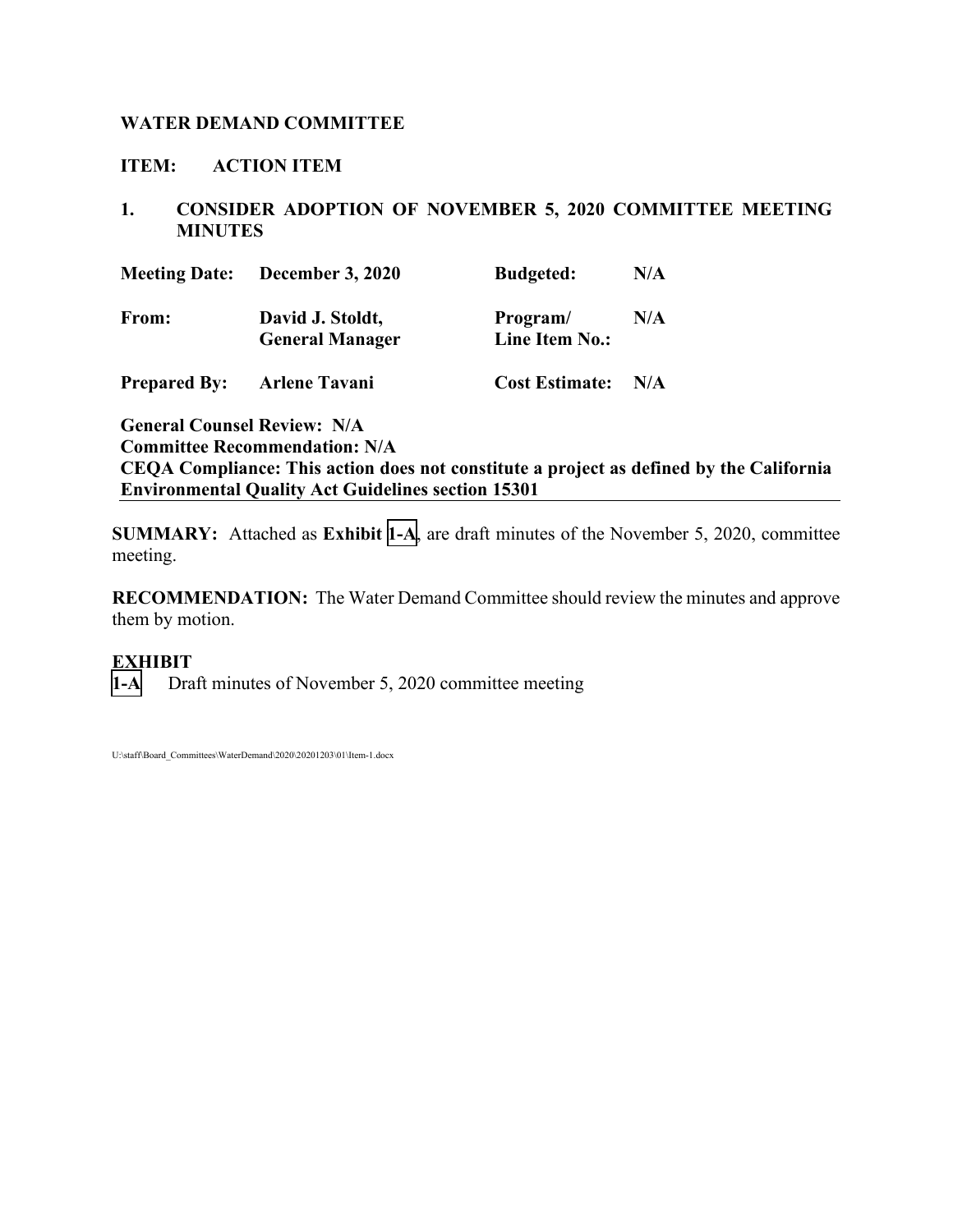<span id="page-4-0"></span>

# **EXHIBIT 1-A**

## **DRAFT MINUTES Water Demand Committee of the Monterey Peninsula Water Management District November 5, 2020**

### **Call to Order**

The virtual meeting was called to order at 3:02 pm via WebEx.

| Committee members present:       | Alvin Edwards, Chair<br>George Riley                                                                                  |
|----------------------------------|-----------------------------------------------------------------------------------------------------------------------|
| Committee members absent:        | Gary Hoffmann                                                                                                         |
| <b>Staff members present:</b>    | David Stoldt, General Manager<br>Stephanie Locke, Water Demand Division Manager<br>Arlene Tavani, Executive Assistant |
| <b>District Counsel present:</b> | David Laredo                                                                                                          |
| <b>Comments from the Public:</b> | No comments.                                                                                                          |

### **Action Items**

**1. Consider Adoption of August 6, 2020 Committee Meeting Minutes** On a motion by Riley and second of Edwards, minutes of the August 6, 2020 committee meeting were adopted on a vote of  $2 - 0$  by Edwards and Riley. Hoffmann was absent.

### **Discussion Items**

**2. Discuss Amendments to Rules re Extension of Water Use Credits for Armed Forces of the United States**

Stephanie Locke summarized the information presented in the staff report. David Stoldt explained that a draft ordinance addressing the extension of water credits for local armed forces installations could be broadened to respond to another request by the military, that the Presidio of Monterey and Naval Postgraduate School be considered separate entities that could receive an allocation of water from any new water source, as do the cities, County of Monterey and Monterey Peninsula Airport District. Stoldt proposed that one response would be to expand the definition of Jurisdiction in Rule 11 of the Rules and Regulations to include the Presidio of Monterey and Naval Postgraduate School. Staff would need to decide how to apply water credit on one military installation that would serve all branches of the military, such as a medical clinic. Staff estimated that the first reading of an ordinance could be brought forward to the Board in January 2021.

### **3. Discuss Amendments to Rules re Extension of Water Use Credits**

Locke described the proposal: within the last year of the 10-year period in which water credit expires, the property owner could request a one-year extension and the General Manager would have the authority to grant the extension. Stoldt stated that this rule change could likely be accomplished through a Negative Declaration. Stoldt advised the committee that staff would be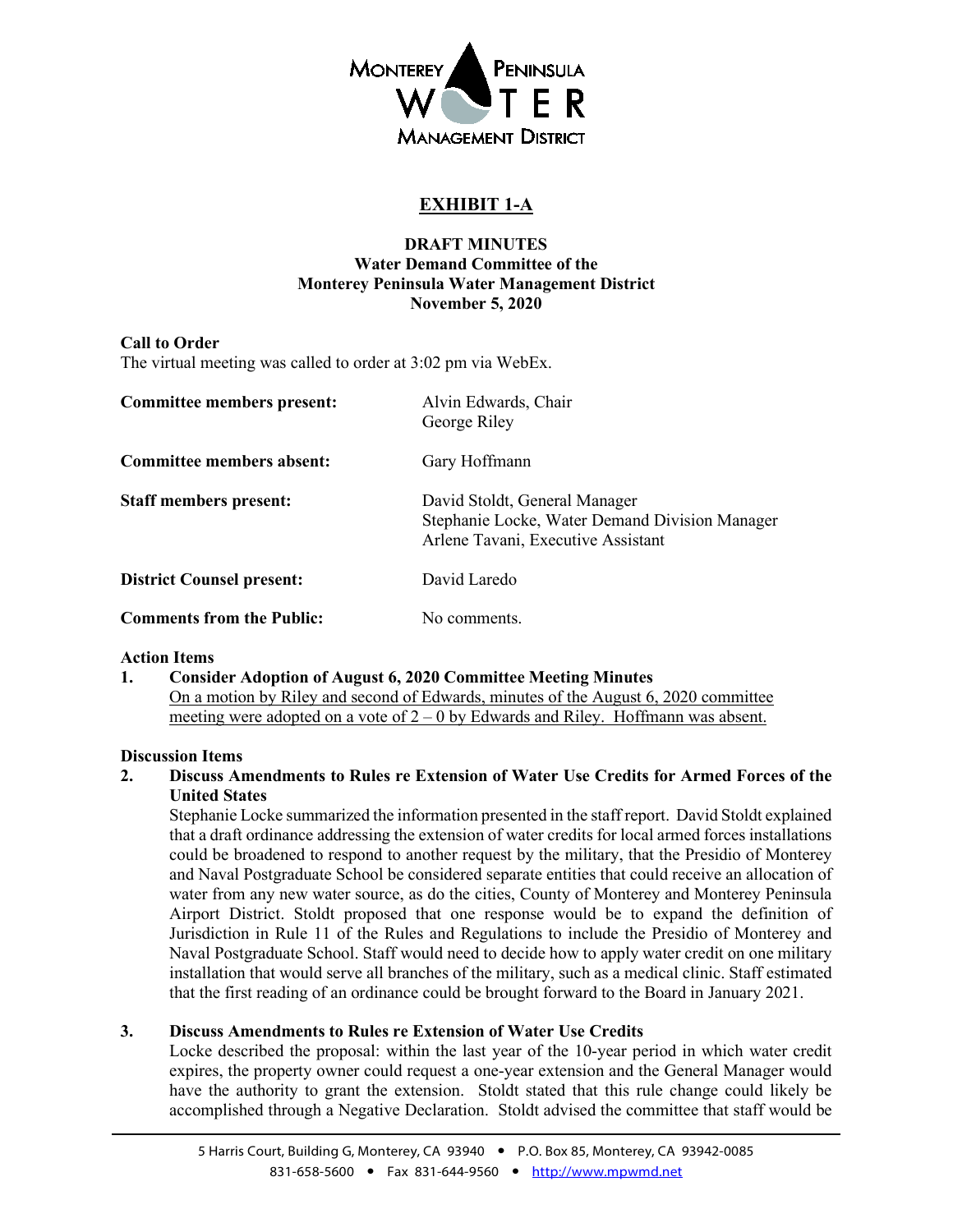submitting, sometime in the future, a proposal for modifying the capacity fee charge in order to reduce the overall cost for development of a project.

### **4. Update on Water for Near-Term Housing Needs Initiative**

Stoldt reported that meetings were being scheduled with representatives from the Senate and Assembly housing committees and the Executive Director of Housing and Community Development. If those meetings resulted in a positive outcome, staff could request letters of support from local organizations that have expressed an interest in advocating for the establishment of a water allocation for development of housing.

### **5. Update on Activities Related to Non-Cal-Am Pumpers on the Carmel River**

Stoldt summarized the findings in the staff report. He noted staff suspects that water use on some sites is well above what would be normal for the use on the property. Also, some well owners that have been granted the right to pump a specific amount of water routinely exceed the right. The committee members offered three suggestions: 1) investigate properties with extensive water use; 2) utilize enforcement measures when a property is out of compliance; and 3) well owners that do not self-report should be charged for staff time spent visiting the site to check the meter.

### **6. Suggest Items to be Placed on Future Agendas**

Provide an update on any action to be taken by California American Water or the State Water Resources Control Board regarding the missed CDO milestone.

**Adjournment:** The meeting was adjourned at 4:00 pm.

U:\staff\Board\_Committees\WaterDemand\2020\20201203\01\Item-1-Exh-A.docx

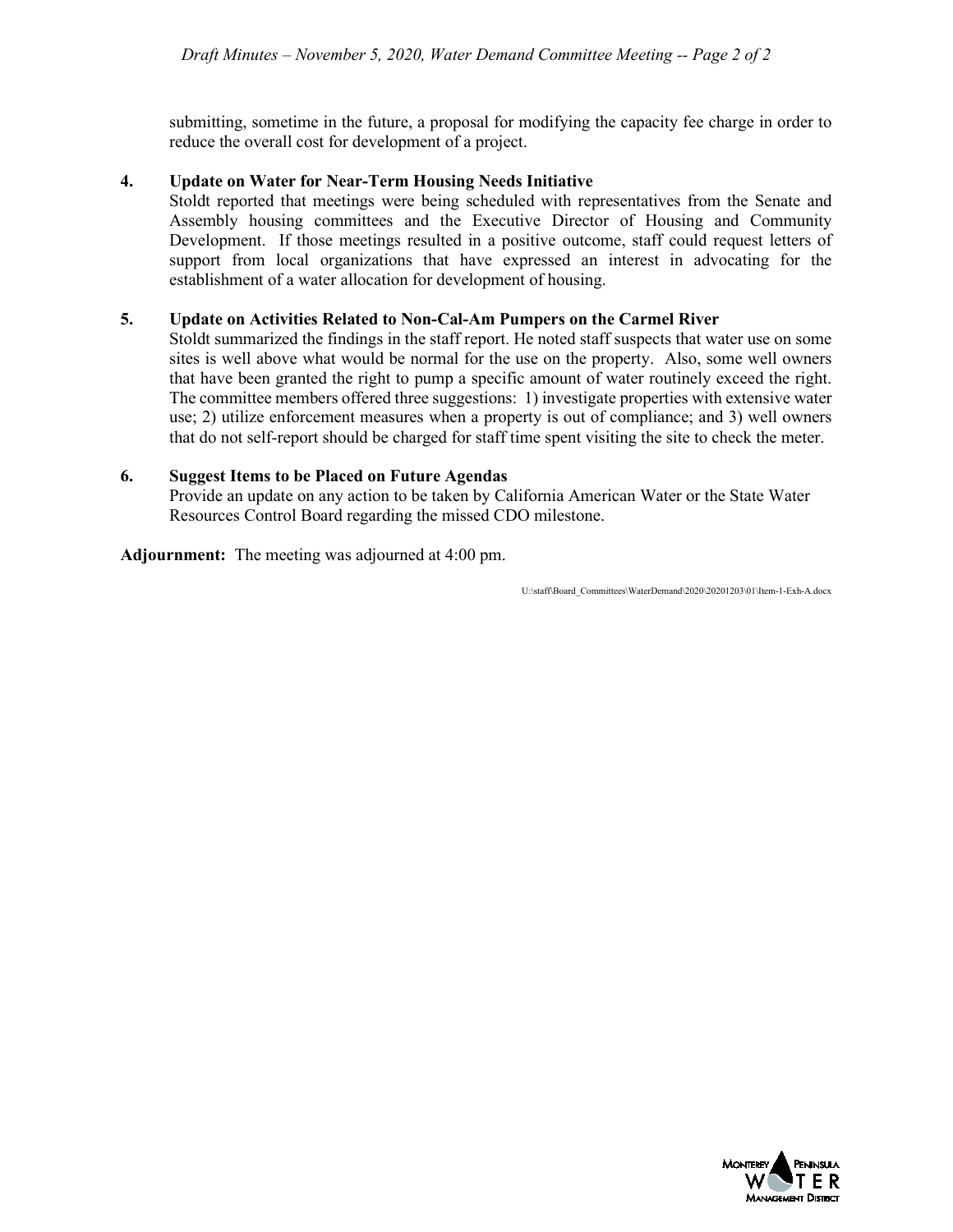# <span id="page-6-0"></span>**WATER DEMAND COMMITTEE**

## **ITEM: ACTION ITEM**

**2. CONSIDER RECOMMENDATION TO THE BOARD TO FUND REBATES IN THE CALIFORNIA AMERICAN WATER SYSTEM BETWEEN JANUARY 1, 2021 AND THE AVAILABILITY OF FUNDING FROM THE CALIFORNIA AMERICAN WATER GENERAL RATE CASE** 

| <b>Meeting Date:</b> | <b>December 3, 2020</b>                    | <b>Budgeted:</b>           | N <sub>0</sub> |
|----------------------|--------------------------------------------|----------------------------|----------------|
| From:                | David J. Stoldt,<br><b>General Manager</b> | Program/<br>Line Item No.: | N/A            |
| <b>Prepared By:</b>  | <b>Stephanie Locke</b>                     | Cost Estimate: \$185,000   |                |

**General Counsel Review: N/A**

**Committee Recommendation: N/A**

**CEQA Compliance: This action does not constitute a project as defined by the California Environmental Quality Act Guidelines section 15378.**

**SUMMARY:** The District and California American Water's (Cal-Am) Rebate Program is funded through a customer surcharge that is renewed as part of Cal-Am's General Rate Cases (GRC) every three years. The 2018-2020 GRC ends on December 31, 2020. The decision on the 2021-2023 GRC (filed in July 2019) is anticipated in mid-2021. Rather than shutting the Rebate Program down and reducing the current momentum, staff is requesting the Board authorize advance funding to continue the program until Cal-Am's GRC is approved and funds are available. The Rebate Program significantly contributes to reduced water consumption on the Monterey Peninsula.

The pending GRC includes a request for \$1.1 million in Rebate funding for the Monterey Peninsula for the next three years. Between January 1, 2021, until the GRC is approved with funding for the Rebate Program, Cal-Am will not be collecting the conservation surcharge that funds the rebate program and is unable to reimburse the District for Rebates. Although there is a slight risk that Rebate Program funding will not be approved by the CPUC, all previous requests for funding for the Rebate Program have been approved since 2007.

The District will be funding rebate advances from its general reserve fund. Cal-Am has been asked to reimburse the District for the advanced rebates once collection of the conservation surcharge is resumed. If authorized by the Board, the District will process and pay rebates up to a maximum of \$185,000 (six months) and invoice Cal-Am for the expenditures when/if they receive GRC approval. Funding for this reimbursable expenditure was not included in the 2020-2021 budget and will be included in the mid-year adjustment.

The District/Cal-Am Rebate Program is credited with a significant portion of the water savings since the Cease and Desist Order in 2009 (savings are reported monthly in the Water Conservation Program Report). The program offers extensive and generous rebates that motivate customers to purchase and install water efficient appliances. Shutting the program down until funding is